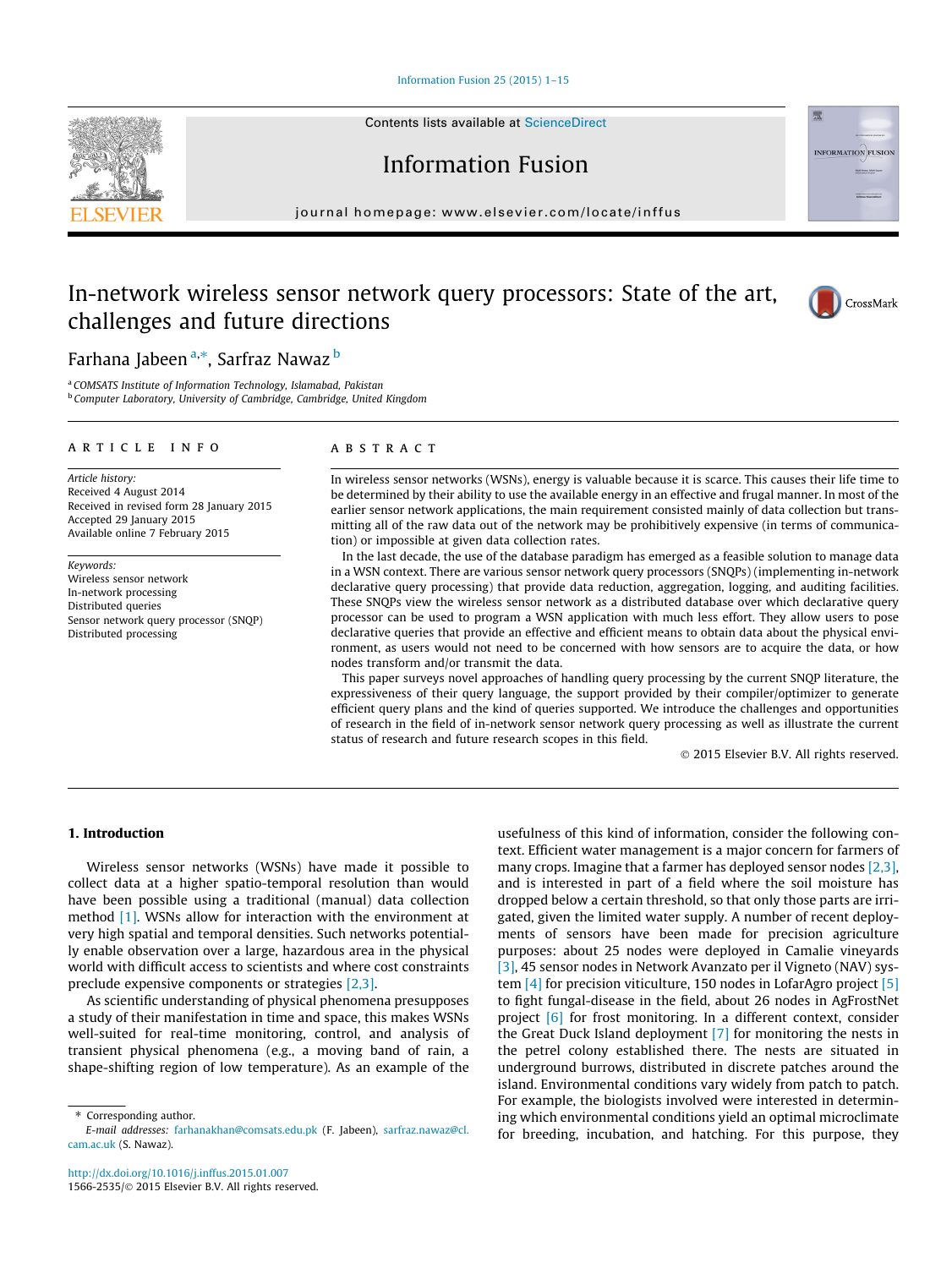wanted to monitor burrow occupancy and the environmental changes occurring inside the burrow and on the surface. In all these scenarios, nodes collect temperature, moisture, and other environmental properties and, using their short-range radio, communicate with each other to send the real-time information outside the network for analysis. WSNs, therefore, allow the farmer/scientists to get a real-time digital picture, in the form of sensed measurements, of the physical world. Raw data being collected enables boilogists/farmers to see what is going on and to adjust their management strategies. In most of these environmental monitoring applications, the WSN is, by and large, an isolated system with depletable resources. Replacement of the batteries of sensor nodes under such scenarios is not feasible because of the following reasons: (1) time consuming and expensive; and (2) minimal disturbance is crucial for avoiding distortion in results [\[7\]](#page--1-0) (the birds under study might change their behavioral patterns or distributions).

A significant concern, and by far most commonly studied one in the sensor network literature, is the lifetime of the network. In WSNs, energy is valuable because it is scarce; sensor nodes only have finite energy reserves drawn from batteries. The underlying issue is that the cost of wireless communication is significantly greater than that of processing, and grows exponentially with the distance between nodes  $[8]$ . In WSN, one general approach to data analysis is the warehousing approach that focuses on little (or no) in-network processing, instead raw data is pushed out of network. Transmitting every node sensed value to some destination that is external to the WSN for storage and off-line analysis may be prohibitively expensive and sometimes not possible, given the typical data collection rates and network sizes. In this approach, apart from network longevity, scalability is an issue, as it will result in increased bandwidth requirements, raising the risks of packet loss due to collisions. In contrast to warehousing approach, the in-network processing approach aims to reduce the need to transmit large amount of data by injecting more complex processing into the node, thus supporting network scalability (in terms of nodes), and network longevity.

In this approach, WSNs are construed as fully-fledged distributed system platforms, since sensor nodes cooperate to execute message-passing distributed algorithms. One instance of this is sensor network query processing, which views the WSN as a distributed database where both the data sources and the computational resources are partitioned over a large area. This conception of sensor networks has led to the approach of retrieving data from a sensor network by viewing it as the computational environment upon which structured query language (SQL) like declarative queries are compiled and optimized to run  $[9]$ . Declarative queries allow users to specify what data they want from a sensor network without needing to know details such as how to contact the relevant sensing devices on sensor nodes, how to deploy application logic, how to manage its execution and how to transmit results back to the user. In this view, a WSN produces the required data as the outcome of evaluating the declarative queries that express the corresponding requirements.

Programming WSNs requires specialized knowledge and the scarcity of available resources on a WSN node puts a tight limit on code size and makes debugging a cumbersome process. Implementing a simple application-specific data collection application may require thousands of lines of code in an embedded programming language. Madden et al. [\[10\]](#page--1-0) and Yao and Gehrke [\[11\]](#page--1-0) propose that WSNs can be programmed with considerably less effort with the use of the database paradigm. This has given rise to sensor network query processors (SNQPs) implementing in-network declarative query processing over WSNs, examples of which include TinyDB [\[10\],](#page--1-0) and Cougar [\[11\].](#page--1-0) This allows for low-cost programmability and low-cost repurposing, since rather than reprogramming the network; users only need to pose a different query to the SNQP. Declarative queries rely on a query optimizer to compile the query into query execution plan (QEP), which specifies how the query is to be executed that satisfies the required needs. A SNQP, therefore, has characteristics in common with a distributed query processor (DQP), in that data sources and query evaluation takes place across several sites.

The main contributions of this paper are as follows:

- We present a brief background on classical, distributed and stream query processing, introducing the reader to the highly constrained distributed computing platform that sensor networks give rise to.
- We outline the challenges in conducting in-network query processing in WSN and compare SNQPs with other, more established, forms of query processing and describe limitations of state-of-the-art SNQPs.
- We highlight how query processing in WSNs is handled by the current literature on sensor network query processors, the expressiveness of their query language, the support provided by their compiler/optimizer to generate efficient query plans and the types of queries supported by these systems. While distributed techniques for stream processing have been reviewed elsewhere [\[12\]](#page--1-0), most of these solutions are not integrated with a query processing engine and query language.
- We presented a SNQP evaluation framework and compare existing approaches using this framework.
- Finally, we propose future research directions for query processing in WSNs.

The remainder of the paper is organized as follows: Section 2 describes why query processing in sensor networks as a distributed database differs from previous work. It also elucidates that SNQP's are stream query processors and streams require different models, query languages and architectures for efficient query handling. Section [3](#page--1-0) surveys the work related to supporting SNQP's for evaluating declarative queries. Section [4,](#page--1-0) presents SNQP evaluation framework and compares existing SNQP solutions. Section [5](#page--1-0) presents SNQP evaluation framework and compares existing work. Section [6](#page--1-0), discusses related work on query processing. Section [7,](#page--1-0) focuses on future research scope, open issues and finally Section [8,](#page--1-0) concludes the paper.

#### 2. Query processing

#### 2.1. Background: distributed query processing

Classical database systems allow the user to retrieve the data in which he/she may be interested by posting declarative queries in languages such as SQL or Object Query Language (OQL). In relational database management system (DBMS) the query evaluator comprises of a query optimiser and an execution engine. The components of query processor or query optimiser consist of following components: (i) parser, (ii) logical optimizer, and (iii) physical optimizer. Once the user poses the query to the DBMS, the parser parses it and type checking is performed. This results in some internal representation, usually an abstract syntactic tree that is passed to the query optimizer. The query optimizer aims to select the appropriate query evaluation plan among the various, semantically equivalent candidate plans that the optimization process generates each one with potentially different execution costs. A plan specifies precisely how the query is to be executed and is usually represented in the form of a tree in which nodes represent algebraic operators (e.g., **Selections, Projections**, and **Joins**) and the edges represent the consumer-producer relationship between